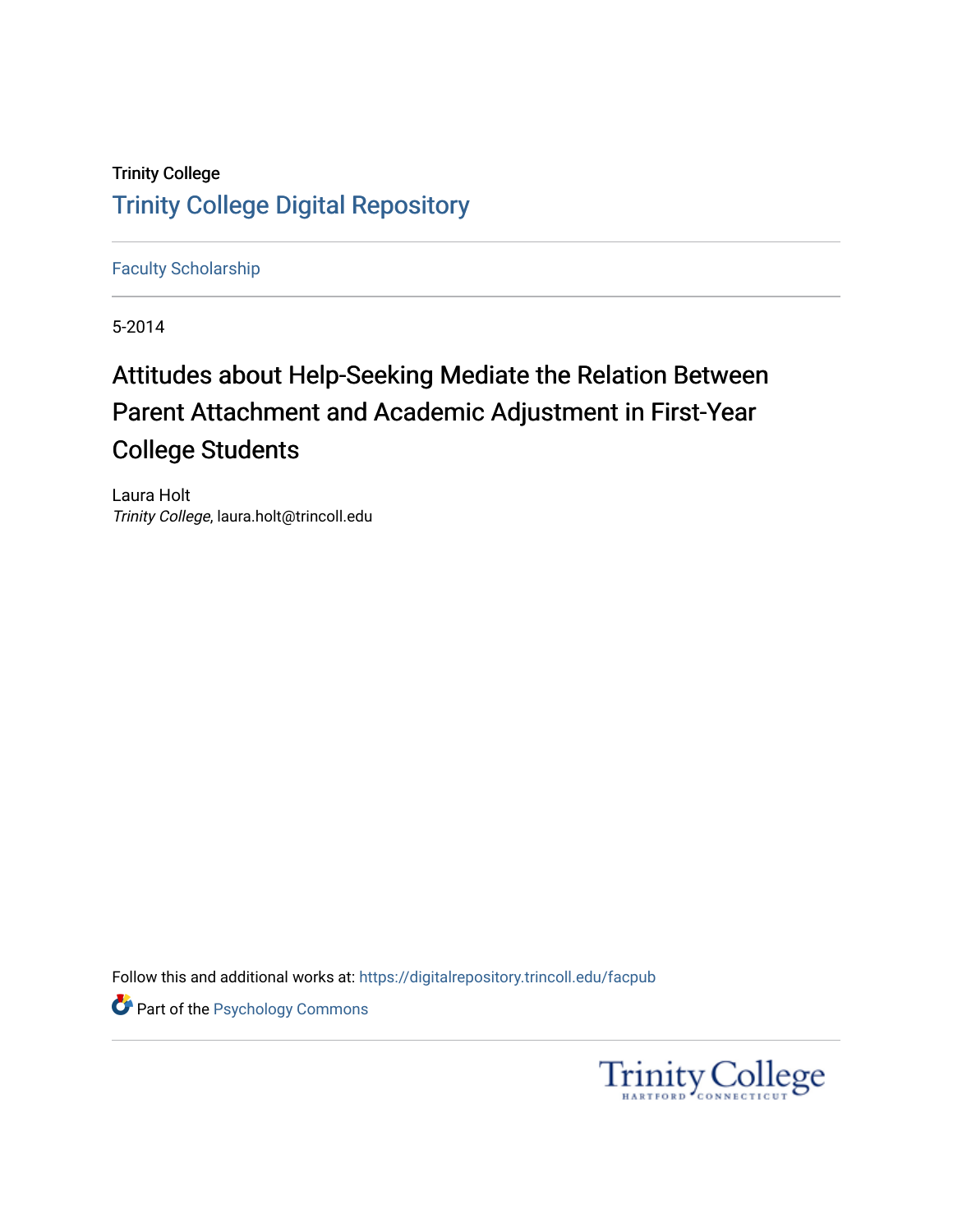

# **PROJECT MUSE®**

## **Attitudes about Help-Seeking Mediate the Relation Between Parent Attachment and Academic Adjustmant In First-Year College Students** Laura J. Holt

Journal of College Student Development, Volume 55, Number 4, May 2014, pp. 418-423 (Article)

Published by The Johns Hopkins University Press DOI: 10.1353/csd.2014.0039



**■** For additional information about this article <http://muse.jhu.edu/journals/csd/summary/v055/55.4.holt.html>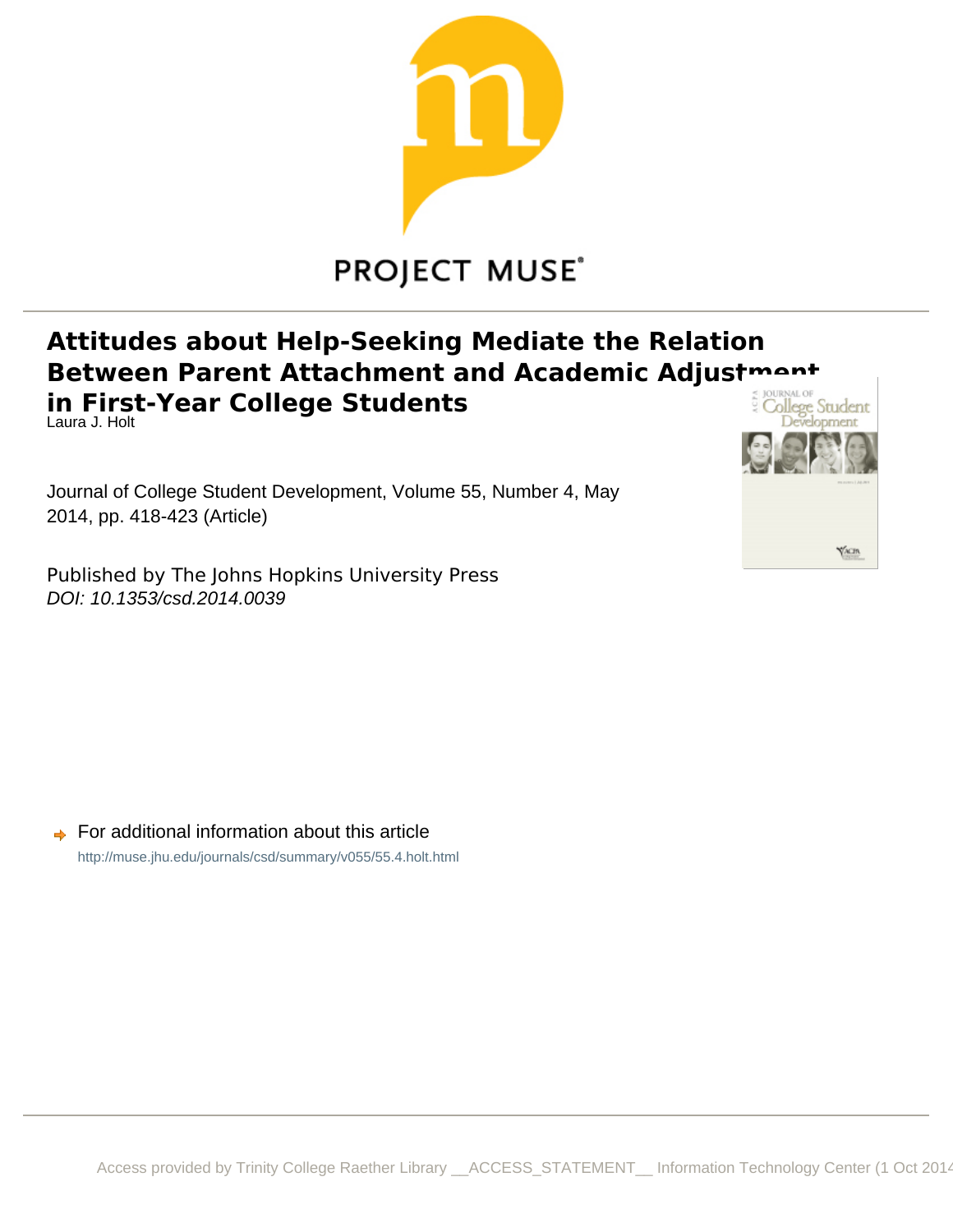- Lapchick, R. E. (1995). Academic standards for athletics in Black and White. *Black Issues in Higher Education*, *12*, 48-50.
- Lombardi, A. (2008). Student-athletes and learning disabilities. In A. Leslie-Toogood & E. Gill (Eds.), *Advising studentathletes: A comprehensive approach to success* (pp. 31-35). Manhattan, KS: National Academic Advising Association.
- Luchs, D., & Dale, J. (2012, April 12). *Pro sports can pay college athletes if schools won't*. Retrieved from http://articles .businessinsider.com/2012-04-12/sports/31279815\_1\_collegescholarships-college-sports-food-stamps
- Maniar, S., Chamberlain, R., & Moore, N. (2005, November 7). *Suicide is a real risk for student-athletes*. Retrieved from http://fs.ncaa.org/Docs/NCAANewsArchive/2005/Editorial /suicide+risk+is+real+for+student-athletes+-+11-7-05+ncaa+ news.html
- McCann, R. A., & Austin, S. (1988). *At-risk youth: Definitions, dimensions and relationships*. Philadelphia, PA: Research for Better Schools. Retrieved from ERIC database. (UMI No. 307 359)
- Meyer, S. K. (2005). NCAA academic reforms: Maintaining the balance between academics and athletics. *Phi Kappa Phi Forum*, *85*, 15-18.
- National Center for Education Statistics. (2007). *Digest of education statistics, 2006*. Washington, DC: U. S. Department of Education, Institute of Education Sciences.
- National Collegiate Athletic Association. (2008, October 14). *NCAA student-athletes graduating at highest rates ever*. Retrieved from http://fs.ncaa.org/Docs/PressArchive/2008 /Academic%2BReform/20081014\_grad\_success\_rate\_2\_ release.html
- Nordeen, L. (2006). *The effectiveness of academic intervention programs within Division I intercollegiate athletics: An examination of race, gender, and sport type* (Unpublished doctoral dissertation). University of Minnesota, Minneapolis.
- Pinkerton, R. S., Hinz, L. D., & Barrow, J. C. (1989). The college student-athlete: Psychological considerations and interventions. *Journal of American College Health*, *37*, 218-226.
- Sailes, G., & Harrison, L. (2008). *Social issues in sports.* In A. Leslie-Toogood & E. Gill (Eds.), *Advising student-athletes: A comprehensive approach to success* (pp. 13-21). Manhattan, KS: National Academic Advising Association.
- Sellers, R. (2000). African American student athletes: Opportunity or exploitation. In D. Brooks & R. Althouse (Eds.), *Racism in college athletics* (pp. 133-154). Morgantown, WV: Fitness Information Technology.
- Sorensen, E. A., Sincoff, M. Z., & Siebeneck, E. A. (2009). The need for an effective student-athlete pregnancy and parenting policy. *Journal of Issues in Intercollegiate Athletics*, *1*, 25-45.
- Wolverton, B. (2006, January). Graduation rates remain at record high. *Chronicle of Higher Education*, *52*, A41-A43.

## **Attitudes about Help-Seeking Mediate the Relation Between Parent Attachment and Academic Adjustment in First-Year College Students**

#### Laura J. Holt

*Although numerous studies have documented an association between parent attachment and college student adjustment, less is known about the mechanisms that underlie this relation. Accordingly, this short-term longitudinal study examined first-year college students' attitudes about academic help-seeking as one possible mechanism. As predicted, help-seeking attitudes mediated the relation between parent attachment and academic adjustment, even after controlling for gender and initial academic adjustment, with females holding more favorable attitudes about academic help-seeking. College personnel might explicitly encourage academic help-seeking in first-year students to maximize academic success* 

*and mitigate the effects of insecure attachment and gender-specific socialization.* 

Although the transition to college is often a student's first major separation from parents, the quality of the student–parent relationship has been shown to have an enduring effect on student adjustment. Students who are securely attached to their parents (i.e., those who report high levels of trust, communication, and closeness) evidence better academic adjustment (Rice, FitzGerald, Whaley, & Gibbs, 1995) and better psychological adjustment (Bradford & Lyddon, 1993; Vivona, 2000) compared to insecurely attached students. Attachment

*Laura J. Holt is Assistant Professor of Psychology at Trinity College, Hartford.*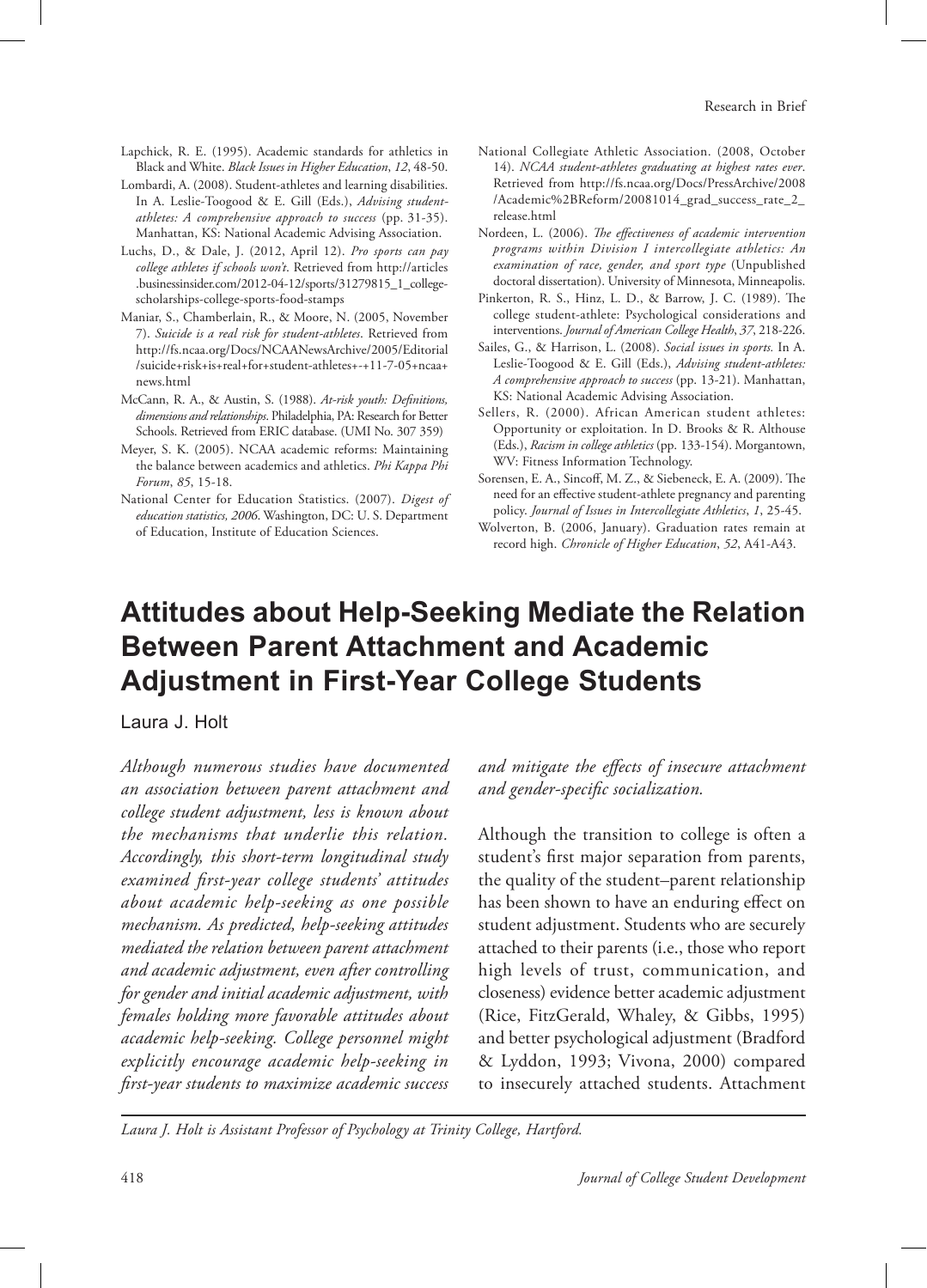quality is not only associated with numerous aspects of student functioning, but it also can influence the trajectory of student adjustment. Indeed, longitudinal investigations have shown that a secure attachment style in the first semester of college predicts better academic and emotional adjustment at later points in college (Bernier, Larose, Boivin, & Soucy, 2004; Rice et al., 1995).

Given that attachment has been shown to be relatively stable throughout the transition to college (Larose & Boivin, 1998), the identification of mechanisms that are more proximal to student adjustment is critical, as it could inform the development of universal programs for incoming students, as well as selective programs for students with parental relationships characterized by stress or detachment. Only recently have researchers begun to investigate mechanisms that account for the robust links between attachment and adjustment. For example, Larose and Bernier (2001) found that compared to their securely attached peers, insecurely attached students were lonelier, and this relation was mediated by worry about life events and reluctance to seek academic assistance from teachers. Lopez, Mitchell, and Gormley (2002) showed that problem-coping styles, namely selfsplitting and self-concealment, mediated the relation between an insecure attachment style and student maladjustment. These two studies converge in an important way, in that they suggest that insecure attachment may predispose students to avoid self-disclosure and help-seeking in the face of difficulty. Other constructs identified in this research, specifically self-splitting and worry, might be more appropriate to address in a counseling context; however, help-seeking could be readily addressed through supportive programming for first-year students.

Help-seeking attitudes and behaviors have been linked to parent attachment theo-

retically and empirically. As described by Newman (2000), early supportive relationships promote the development of positive internal representations of oneself and others; in turn, these positive internal working models not only provide children with the necessary selfconfidence to seek help, but they also instill a sense that others can be relied on in the face of difficulty and that some challenges are best addressed collaboratively. In a college context, securely attached students might be more likely to seek help from professors, administrators, or even peers on account of constructive problem-solving experiences with a parent. Our understanding of help-seeking in college students is, however, largely limited to students' receptivity to college counseling or psychotherapy. Academic help-seeking, on the other hand, is an underexamined, yet critical issue to explore, given that the pronounced changes in academic expectations and classroom environments that accompany the college transition may discourage student outreach (Karabenick, 2003) and ultimately compromise student achievement. Accordingly, I examined first-year students' attitudes about academic-help seeking, defined as students' level of comfort with, and intentions to obtain assistance when they encountered challenging course content or experienced difficulties in a course. This construct was of interest because it is a more proximal and potentially modifiable influence on college academic adjustment (compared to parent attachment), and it also was thought to serve as a possible mediator of the attachment–adjustment relation. Based on previous research, it was hypothesized that higher levels of parent attachment would predict better academic adjustment, and help-seeking attitudes would mediate this effect. Also, based on a meta-analysis showing that college-age females had more favorable attitudes about seeking psychological help than males (Nam et al., 2010), it was expected that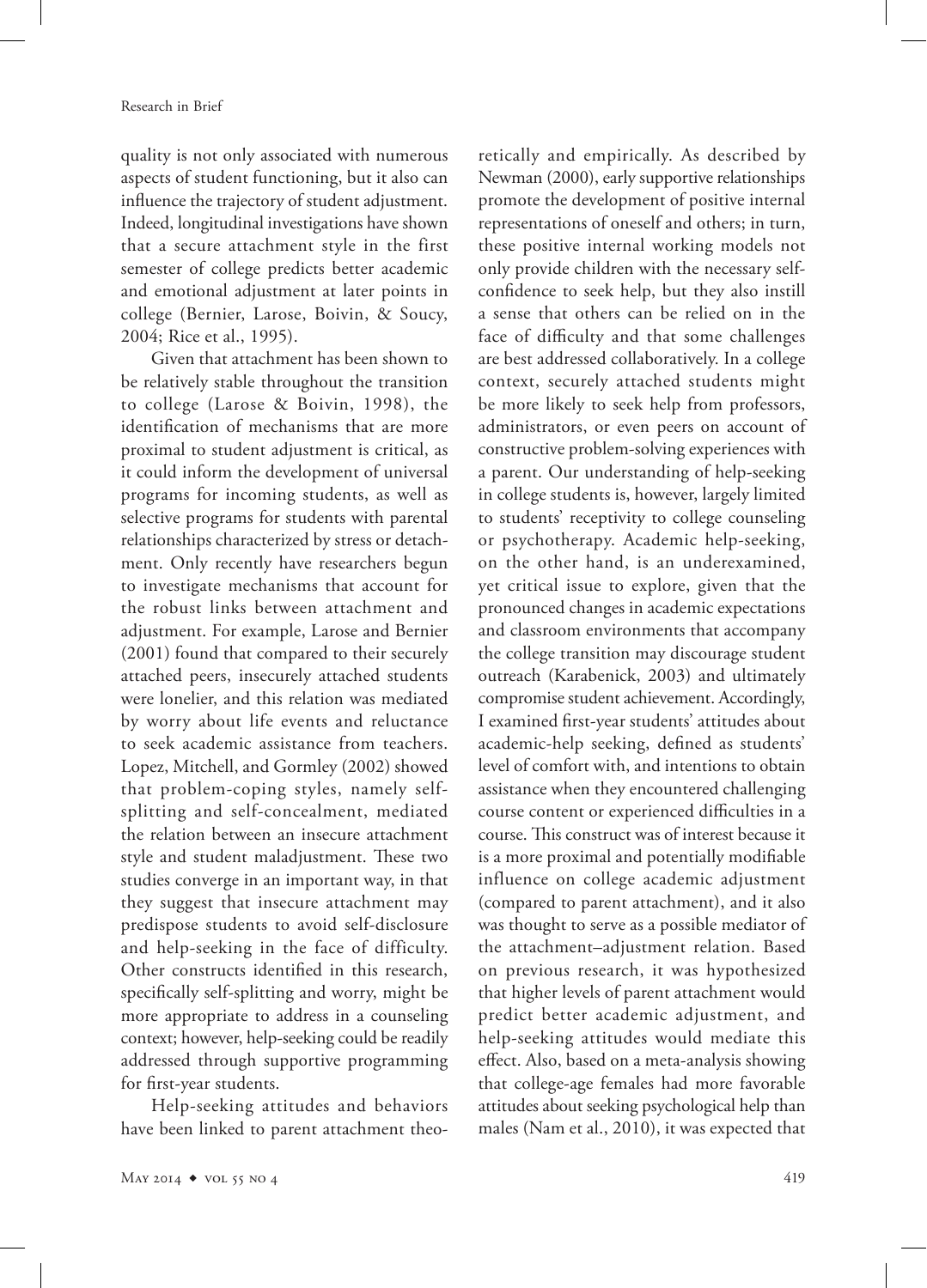females would hold more positive attitudes about academic help-seeking.

## **METHOD** Participants and Procedure

Participants were 93 first-year students (64% female) at a small, residential, liberal arts college in the Northeastern United States who responded to two Web-based surveys at the beginning (Time (1) and end of the first semester (Time (2). About half of all students (284, 48%) accessed the Time 1 survey and 204 (72%) completed it. Chisquare tests confirmed that students who responded to the Time 1 survey did not differ from nonresponders with respect to gender, minority status, or financial aid status. Time 1 responders received an e-mail with a link to the Time 2 survey at the end of the semester; nonresponders received two additional e-mail invitations. About half (93, 46%) of the Time 1 respondents also completed the Time 2 survey; there were no significant differences on the study variables or the grade point averages of those who responded at Time 1 only and those who responded to both surveys. The mean age at Time 1 was 18.09 years (*SD* = .53); 68% were White, 18% Asian / Asian American, 5% Black / African American, 5% Hispanic/Latino, and 3% other. Students who completed one or both surveys were entered into lotteries for gift certificates to an online merchant. All research procedures were approved by the college's Institutional Review Board.

### Measures

*Parent Attachment.* The 25-item Inventory of Parent and Peer Attachment (Armsden & Greenberg, 1987) was used to assess first-year students' quality of communication, sense of security, and sense of alienation from their parents ( $\alpha$  = .95 in this study). In line

with Bretherton's (1985) suggestion that the primary attachment figure influences one's internal working model more than other attachment figures, participants rated each statement in reference to the parent that influenced them most. Most participants (77%) identified their mother as their primary attachment figure.

*Attitudes About Academic Help-Seeking.* Eight items from Karabenick's (2003) 13 item help-seeking scale were used ( $\alpha$  = .81) to assess participants' intentions to seek academic assistance if they were to encounter difficulty in one of their courses (e.g., "Getting help would be one of the first things I would do if I were having trouble in one of my courses").

*Academic Adjustment.* The 24-item Academic Adjustment scale from the 67-item Student Adaptation to College Questionnaire (Baker & Siryk, 1989) was used to assess participants' academic functioning after the first semester of college ( $\alpha$  = .86). This scale inquires about students' level of participation, motivation, and effectiveness in their courses and coursework preparations. To control for initial level of academic adjustment, 5 scale items that did not assume any college experience were administered at Time 1.

## **RESULTS**

In order to examine evidence for mediation, the test of the joint significance (TJS), or a test of the two effects comprising the mediator variable, was used (MacKinnon, Lockwood, Hoffman, West, & Sheets, 2002). In the first regression model, the proposed intervening variable (attitudes about help-seeking) was regressed onto the independent variables (gender, parent attachment, T1 academic adjustment); then, in a second model, the dependent variable (T2 academic adjustment) was regressed onto the independent variables and intervening variable. Gender was examined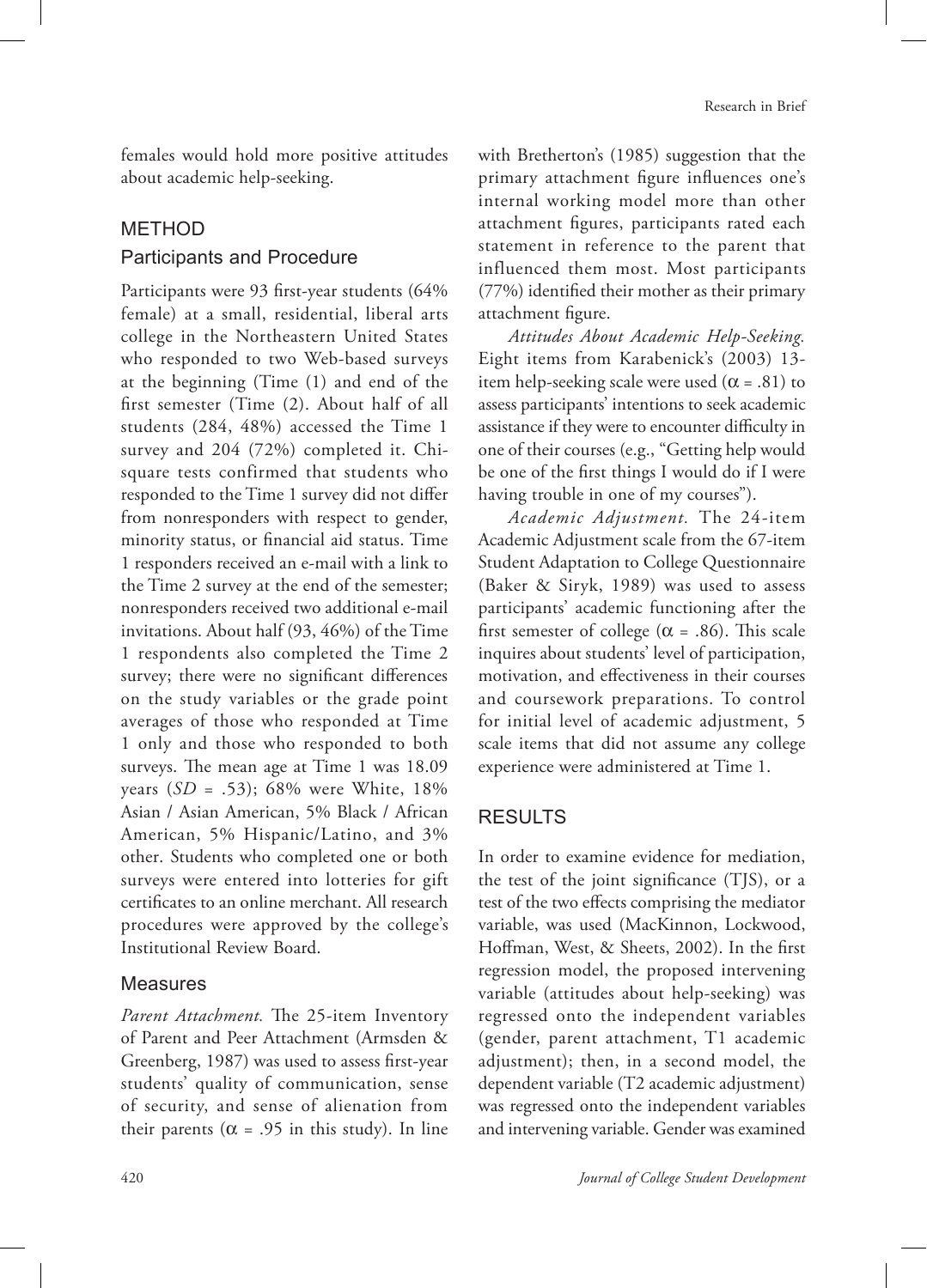both as a predictor of help-seeking attitudes and academic adjustment and as a potential moderator. Since the interaction terms with gender did not significantly change the *R*<sup>2</sup> values, only the main effects are reported. In Model 1, after controlling for gender and initial academic adjustment, higher levels of parent attachment predicted more favorable attitudes about academic help-seeking, and females held significantly more favorable attitudes about academic help-seeking. With respect to Model 2, which tested for mediation, the significant association between attitudes about help-seeking and academic adjustment suggests that, indeed, help-seeking attitudes served as an intervening variable. Figure 1 depicts the significant paths and illustrates the intervening variable effect.

### **DISCUSSION**

In this study, attitudes about academic helpseeking, a potentially modifiable and proximal influence on academic adjustment, mediated the parent attachment–academic adjustment relation. These findings were consistent with research by Larose and Bernier (2001), who found that an insecure attachment style predicted more loneliness in college and that reluctance to seek help from teachers mediated this relation. The results extend this research specifying how parent relationships can affect academic functioning specifically. As suggested by Newman (2000), parent relationships shape students' ideas about the acceptability of engaging others when they encounter challenges, as well as students' beliefs about others' reliability. These findings indicate that even in college close relationships with parents are associated with less shame and embarrassment around obtaining academic assistance. Securely attached students likely perceive academic challenges as opportunities for engagement with others which, in turn, predict other effective academic behaviors including better organization, preparation, and classroom engagement.

Females endorsed more favorable attitudes about academic help-seeking. These findings extend those reported in a recent meta-





Model predicting academic adjustment, with help-seeking as a mediator and parent attachment, gender, and academic motivation at college entry as independent variables. Values shown are standardized beta weights. *N* = 93.

\* *p* ≤ .05, two-tailed. \*\* *p* ≤ .01, two-tailed. \*\*\* *p* < .001, two-tailed.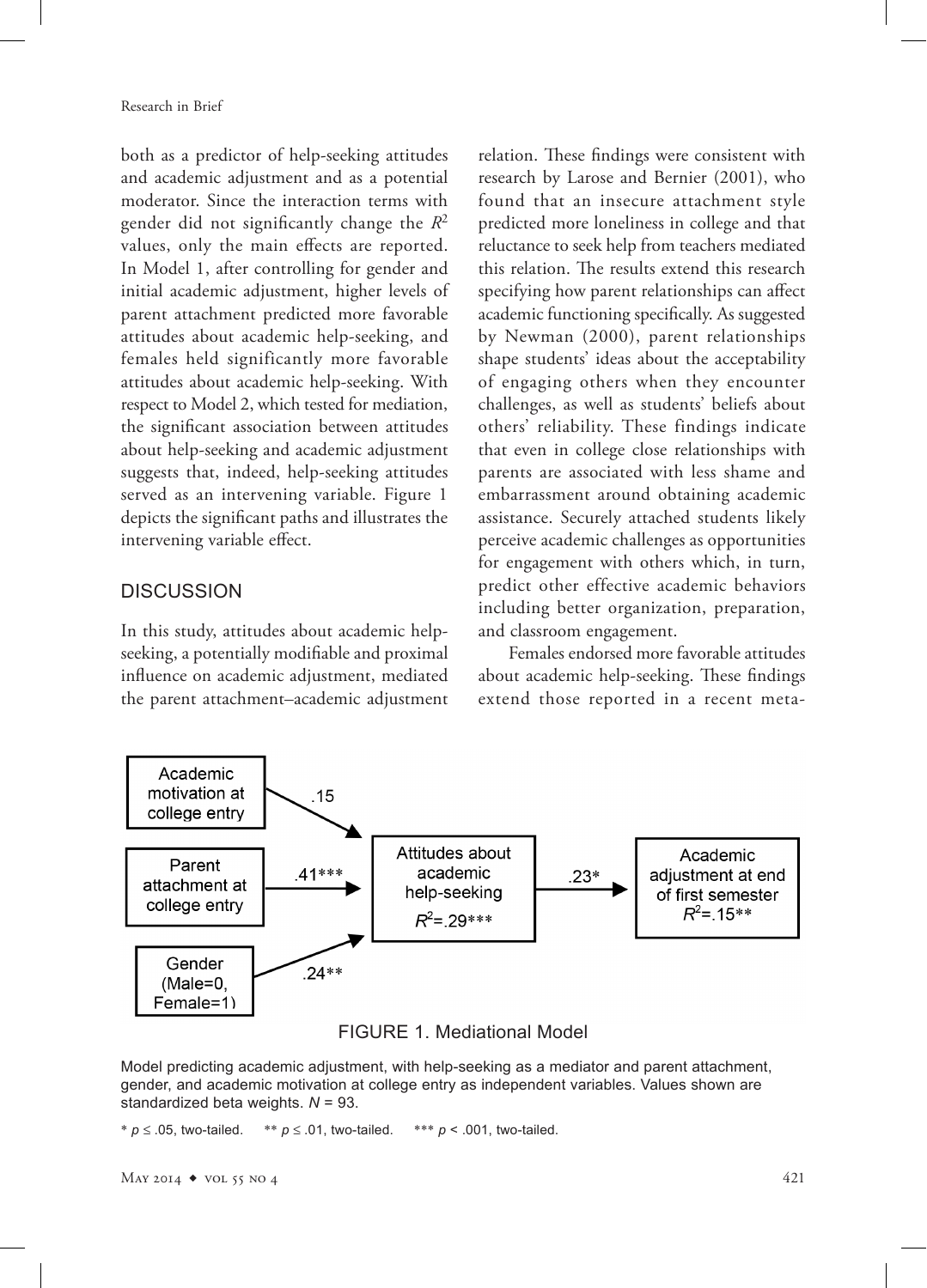analysis (Nam et al., 2010) and suggest that the gender difference observed in willingness to seek psychological help also is apparent with respect to academic help. Because gender differences in academic help-seeking have not been studied extensively at the college level, the reasons for this difference remain speculative. As described by Addis and Mahalik (2003), males' reluctance to seek help is motivated by a complex interaction of their socialization, the social construction of masculinity, and the meaning of giving and receiving help in a particular situation.

Several limitations of this study should be noted. This study relied on self-report measures and did not assess help-seeking behavior, so the extent to which attitudes about help-seeking were correlated with help-seeking behavior could not be determined. However, research suggests that behavioral intention ratings are valid predictors of future behavior (Karabenick & Knapp, 1991). Although the response rates were similar to those reported in other studies of college students (Laguilles, Williams, & Saunders, 2011), the sample constituted a relatively small percentage of the first-year class; thus, the findings might not generalize to all first-year students at this institution nor to students at dissimilar institutions (e.g., public institutions, community colleges).

To extend this research, it would be fruitful to examine attachment, help-seeking attitudes, and actual help-seeking behavior longitudinally. Prior research has shown that students whose attachment styles changed from secure to insecure evidenced a modest increase on some measures of distress (Lopez & Gormley, 2002). Accordingly, an examination of attachment trajectories and their effects on academic adjustment could further elucidate how family dynamics are implicated in academic success. Moreover, since it is unlikely that college personnel can influence student attachment directly, other theoretically relevant

and modifiable mediators of the attachment– adjustment relation should be explored.

#### Implications

To address the needs of first-year students with less secure attachments, it may be beneficial for faculty, staff, and other personnel to identify specific and appropriate help-seeking behaviors that students can enact upon encountering various academic challenges. Since previous research also has shown that students with insecure attachments harbor negative perceptions of their social support networks (Larose & Boivin, 1998; Larose, Bernier, Soucy, & Duchesne, 1999), faculty, staff, and other college personnel should explicitly emphasize their accessibility and their desire to help students navigate the college transition. Moreover, faculty, staff, and more experienced students (e.g., peer mentors, teaching assistants) who work with first-year male students could be advised to normalize the academic challenges inherent in the college transition and to share personal examples of difficulties experienced during this transition. College personnel should endeavor to change perceptions about the meaning of seeking academic help; initiating contact with professors and other academic support should be presented as a strategy of effective and successful students. More experienced students whom the first-year students regard as academically successful could be encouraged to model this behavior. This outreach and socialization may be especially critical in large university settings where students may feel more anonymous in their courses and in other settings where students may be more reticent to seek academic help, such as nonresidential colleges, institutions where there is a high percentage of first-generation college students, and/or less selective institutions. A multipronged approach such as the one suggested above likely would nor